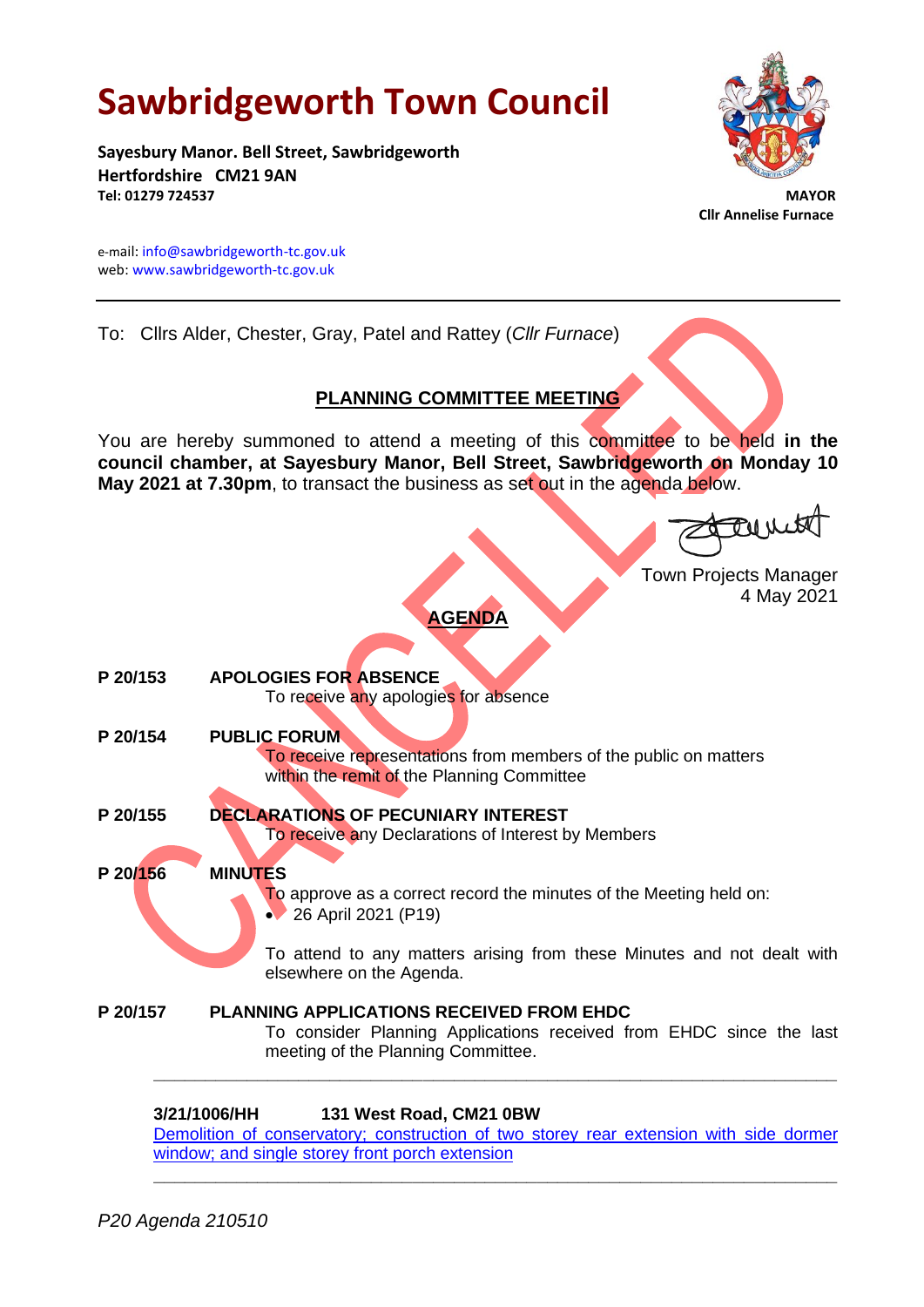# **3/21/1009/HH 3 Rowney Gardens, CM21 0AT**

[Part single-storey and part two-storey side/rear extension](https://publicaccess.eastherts.gov.uk/online-applications/applicationDetails.do?activeTab=documents&keyVal=QRSU7BGLM5500)

### **3/21/1012/PNHH Greenways, The Drive**

[Single storey extension with a glazed roof: Depth 4.6 metres, Maximum height; 3.5](https://publicaccess.eastherts.gov.uk/online-applications/applicationDetails.do?activeTab=documents&keyVal=QRT3V1GL00X00)  [metres; Eaves height 2.9 metres](https://publicaccess.eastherts.gov.uk/online-applications/applicationDetails.do?activeTab=documents&keyVal=QRT3V1GL00X00)

**\_\_\_\_\_\_\_\_\_\_\_\_\_\_\_\_\_\_\_\_\_\_\_\_\_\_\_\_\_\_\_\_\_\_\_\_\_\_\_\_\_\_\_\_\_\_\_\_\_\_\_\_\_\_\_\_\_\_\_\_\_\_\_\_\_\_**

**\_\_\_\_\_\_\_\_\_\_\_\_\_\_\_\_\_\_\_\_\_\_\_\_\_\_\_\_\_\_\_\_\_\_\_\_\_\_\_\_\_\_\_\_\_\_\_\_\_\_\_\_\_\_\_\_\_\_\_\_\_\_\_\_\_\_**

**\_\_\_\_\_\_\_\_\_\_\_\_\_\_\_\_\_\_\_\_\_\_\_\_\_\_\_\_\_\_\_\_\_\_\_\_\_\_\_\_\_\_\_\_\_\_\_\_\_\_\_\_\_\_\_\_\_\_\_\_\_\_\_\_\_\_**

**\_\_\_\_\_\_\_\_\_\_\_\_\_\_\_\_\_\_\_\_\_\_\_\_\_\_\_\_\_\_\_\_\_\_\_\_\_\_\_\_\_\_\_\_\_\_\_\_\_\_\_\_\_\_\_\_\_\_\_\_\_\_\_\_\_\_**

# **3/21/1016/FUL 11 Cambridge Road, CM21 9JP**

[Demolition of the existing property and construction of a replacement](https://publicaccess.eastherts.gov.uk/online-applications/applicationDetails.do?activeTab=documents&keyVal=QRT5BYGLM5F00) dwelling

# **3/21/1041/FUL &**

# **3/21/1042/LBC 27 Bell Street, CM21 9AR**

[Single storey detached outbuilding, lowering ground level of rear terrace, installation of](https://publicaccess.eastherts.gov.uk/online-applications/applicationDetails.do?activeTab=documents&keyVal=QRWUN9GLM7S00)  [connecting pergolas and new rear sliding doors to replace existing window](https://publicaccess.eastherts.gov.uk/online-applications/applicationDetails.do?activeTab=documents&keyVal=QRWUN9GLM7S00)

**\_\_\_\_\_\_\_\_\_\_\_\_\_\_\_\_\_\_\_\_\_\_\_\_\_\_\_\_\_\_\_\_\_\_\_\_\_\_\_\_\_\_\_\_\_\_\_\_\_\_\_\_\_\_\_\_\_\_\_\_\_\_\_\_\_\_**

# **3/21/1048/HH 1 The Orchards, CM21 9BB**

Single storey front extension, insertion of 2 [rooflights to rear and alterations to fenestration](https://publicaccess.eastherts.gov.uk/online-applications/applicationDetails.do?activeTab=documents&keyVal=QRX5TQGLM8B00) **\_\_\_\_\_\_\_\_\_\_\_\_\_\_\_\_\_\_\_\_\_\_\_\_\_\_\_\_\_\_\_\_\_\_\_\_\_\_\_\_\_\_\_\_\_\_\_\_\_\_\_\_\_\_\_\_\_\_\_\_\_\_\_\_\_\_**

# **P 20/158 LATE PLANNING APPLICATIONS**

To deal with Planning Applications received from EHDC following the Publication of this Agenda and received before 7 May 2021

**P 20/159 PLANNING DECISIONS MADE BY EHDC**

To receive Planning Decisions from EHDC.

# **3/21/0471/FUL 39 London Road, CM21 9EH**

Proposed single storey side extension with garage door. New shop window glass façade and new entrance door

**\_\_\_\_\_\_\_\_\_\_\_\_\_\_\_\_\_\_\_\_\_\_\_\_\_\_\_\_\_\_\_\_\_\_\_\_\_\_\_\_\_\_\_\_\_\_\_\_\_\_\_\_\_\_\_\_\_\_\_\_\_\_\_\_\_\_\_\_\_\_\_\_**

## *STC Comment:* No objection

*EHDC Decision:* Refused. "The proposed development, by reason of its inappropriate design, fails to reflect and promote local distinctiveness and would cause harm to the setting or nearby listed buildings and its surrounds. The proposal fails to preserve and enhance the character and appearance of the Sawbridgeworth Conservation Area. The harm to the Conservation Area is less than substantial; however it is not outweighed by any public benefits. The proposal is therefore contrary to Policies HA1, HA4, HA5, HA7 and DES4 of the East Herts District Plan (2018)" & "The proposed extension does not provide sufficient clearance between its garage door and the pedestrian footway that adjoins a classified road, causing a threat to the safety of motorists and pedestrians when vehicles attempt to gain access or egress from the site, contrary to Policy TRA2 of the East Herts District Plan (2018)".

**\_\_\_\_\_\_\_\_\_\_\_\_\_\_\_\_\_\_\_\_\_\_\_\_\_\_\_\_\_\_\_\_\_\_\_\_\_\_\_\_\_\_\_\_\_\_\_\_\_\_\_\_\_\_\_\_\_\_\_\_\_\_\_\_\_\_\_\_\_\_\_\_**